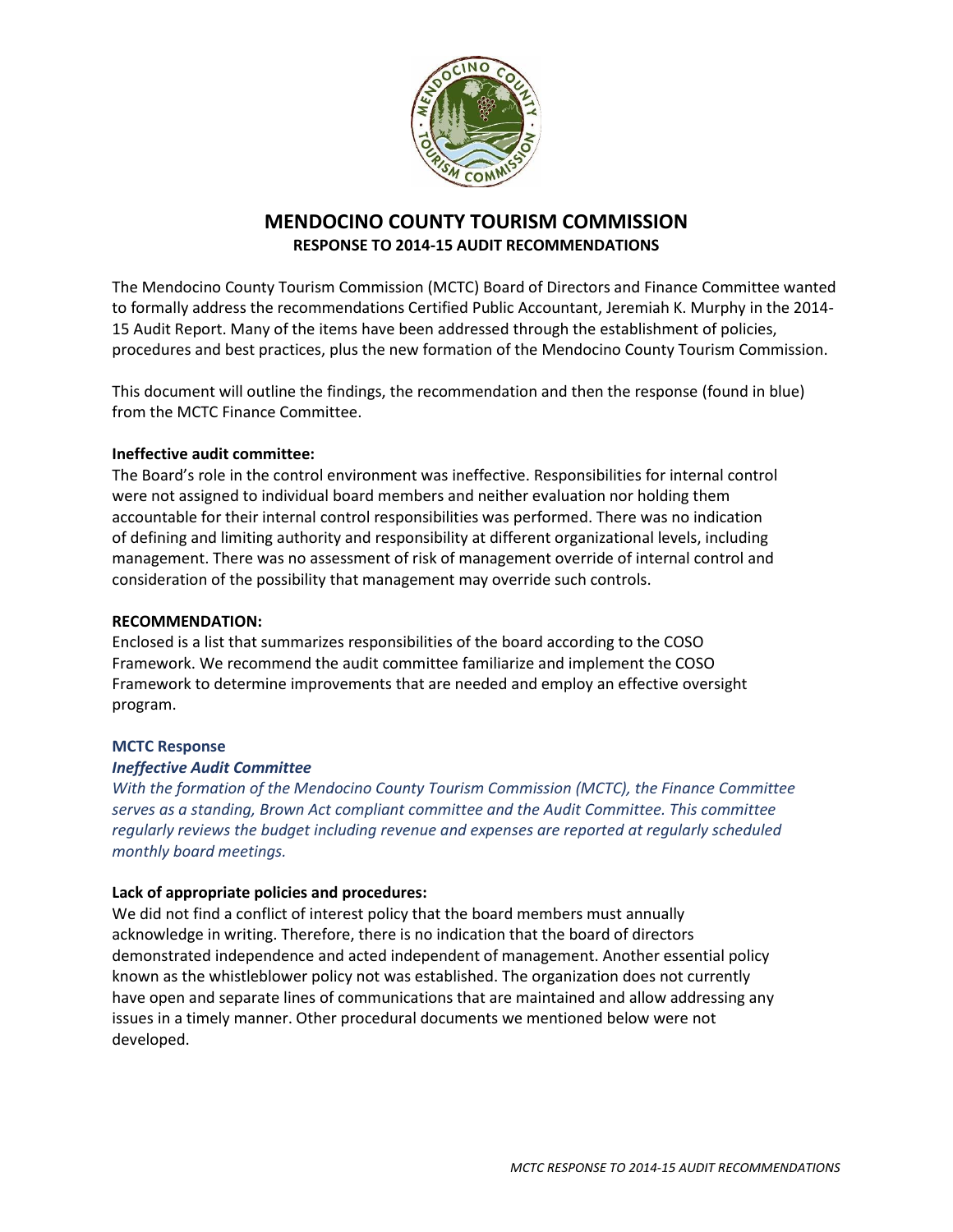

## **Monitoring**

The organization did not maintain monitoring activities that were effective at ensuring compliance with the organization's existing policies and procedures.

## **RECOMMENDATION:**

The organization should develop and revise its policies and procedures. An Accounting Manual should be developed. We recommend the organization adopt a Capitalization Policy as a separate document that covers capitalization threshold, depreciation and recording of donated property and equipment. We are enclosing a sample of a capitalization policy for your review. All policies and procedures should be communicated throughout the organization. Additionally, the organization should perform ongoing monitoring of compliance with these policies and procedures to provide a high level of assurance that any deviation would be identified and corrected on a timely basis.

## **MCTC Response**

# *Lack of Appropriate Policies & Procedures Conflict of Interest Policy*

*The MCTC Board of Directors is currently reviewing and ready to approve of the Conflict of Interest Policy at the November 2016 board meeting.*

## *Whistleblower Policy*

*MCTC has oversight from the BID Advisory Board, which is a separate board to oversee the activities of the organization. With the formation of MCTC, there has also been an executive committee made up of officers from the board formed to act quickly in situations of urgency.*

*A written Whistleblower Policy is recommended to be created for MCTC, detailing out the process for stakeholders.* 

## *Capitalization Policy*

*Under the BID law, it is illegal for the organization to own any major assets. The current unofficial capitalization policy defines a \$3,500 minimum asset purchase to be considered a fixed asset, with the ability for straight line depreciation.*

*The Finance Committee will develop an official Capitalization Policy for MCTC and present to the full board for approval.* 

## *Policies & Procedures*

*With the formation of MCTC, there have been the development of specific policies and procedures that the organization and staff follow regularly.*

*As a best practice, the board will review the organizational Policy & Procedures Manual annually through the Organizational Development Committee and then by the full board.*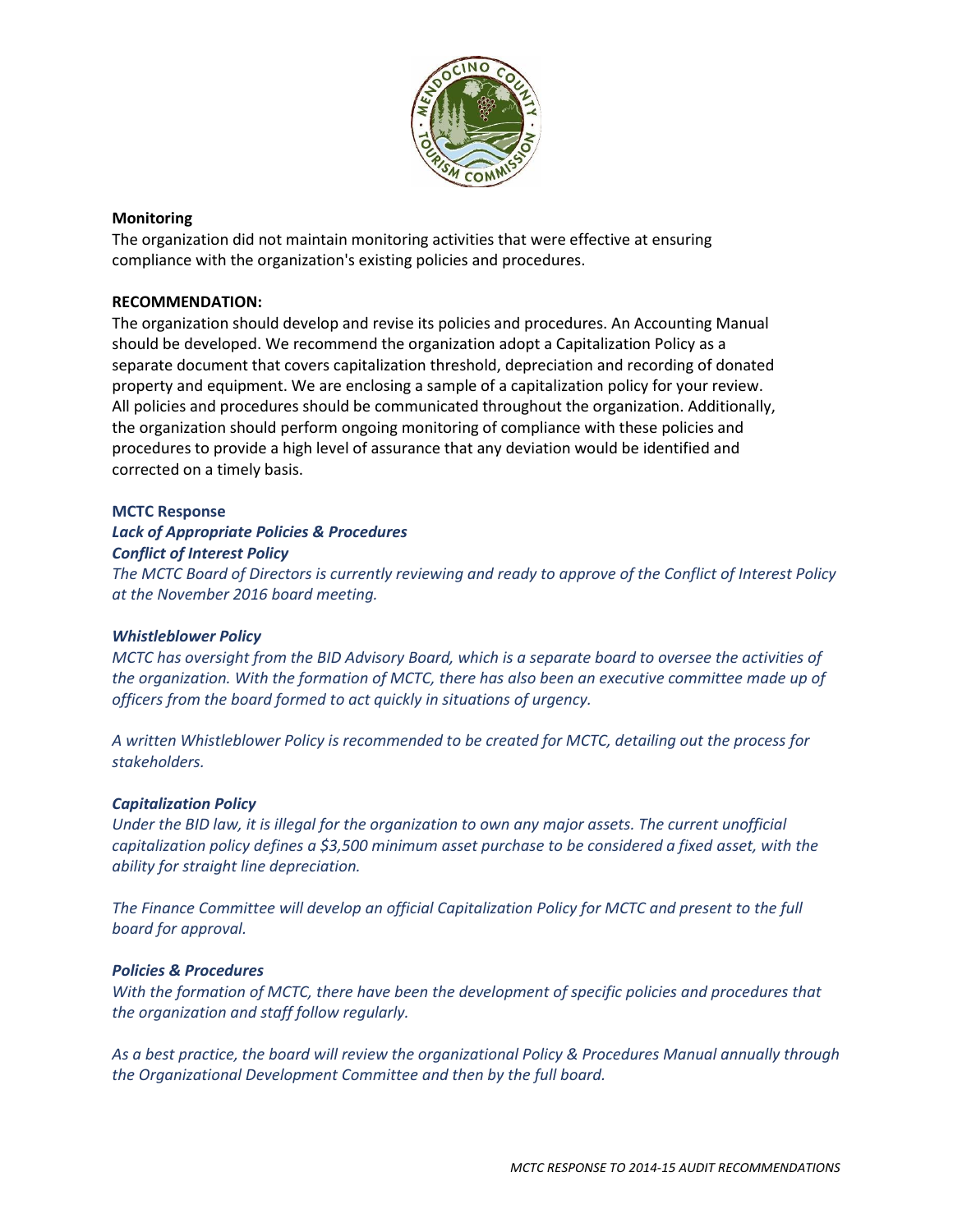

*It is recommended to enlist the service from a professional agency or organization who can review and provide help and resources to keep the manual current to standards and laws.*

## **Opening balance adjustment:**

We have compared the organization's opening account balances reported as of June 30, 2014 per audited financial statements, tax return Form 990 and account balances recorded in the organization's books. A significant material discrepancy was discovered. Capitalized web development cost on the audited Statement of Financial Position as of June 30, 2014 was expensed fully in the fiscal year 2014 in the organization's records and on the tax return Form 990. We proposed a material adjusting entry to match the organization's opening account balances to audited financial statements' Statement of Financial Position as of June 30, 2014. The existence of such material adjustment indicates that the organization's system of controls did not detect and prevent such errors.

### **RECOMMENDATION:**

Management should address inherent limitation in the internal control system and modify their oversight function accordingly. Management should review the adjustments provided by the auditors to prevent adjustments in the future.

### **MCTC Response**

### *Open Balance Adjustment*

*Financial statements were adjusted per the auditor's recommendation. Due to contracting with a new auditor and tax preparer, there is a confidence these contractors follow standard accounting principles and MCTC does not anticipate this to reoccur.*

### **General Ledger:**

We found inconsistency in the accounts numbering in the organization's general ledger. Additionally, current classification of expenses is also misleading, specifically the breakdown of wages and travel expenses.

### **RECOMMENDATION:**

We recommend revision of general ledger accounts to be in accordance with general standards for accounts numbering and streamlining of expenses accounts to improve coherency and ease of analysis. Account classes should be utilized to keep track of expenses for specific programs.

### **MCTC Response**

#### *General Ledger*

*In reviewing the current General Ledger, the organization has brought more transparency and clarity through breaking down the expenses into line items recognizable and understandable to stakeholders and the general public.*

*There has also been a concerted effort from the organization in bringing consistency to appropriately classify expenses to proper account codes.*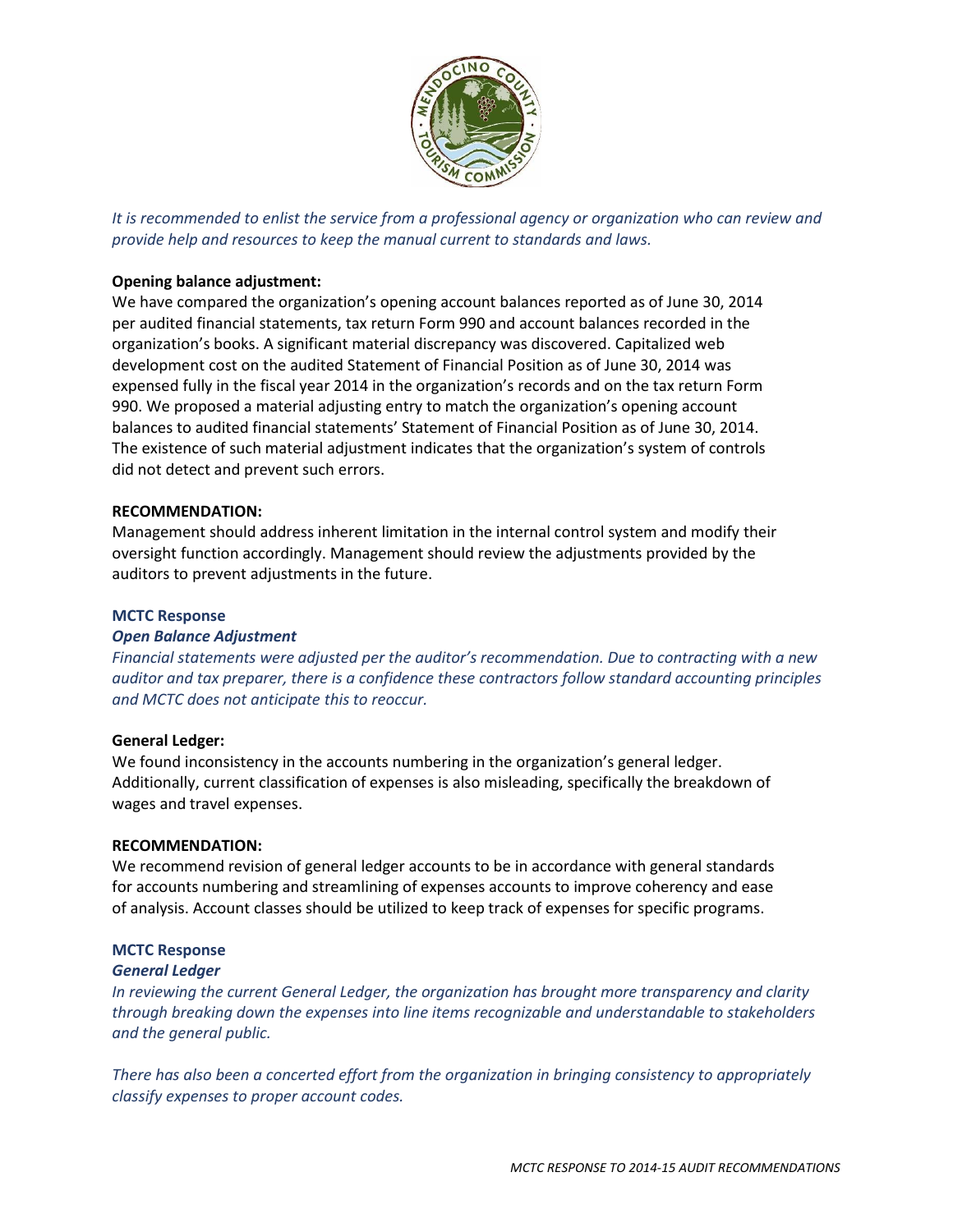

## **Lack of support documentation:**

The Organization does not have effective processes to ensure that all recorded transactions were properly supported. Specifically, for transactions we selected, we noted 47% of instances, where either no supporting documentation was attached or the supporting documentation was insufficient to support the transaction and recorded entry. Out of two payroll periods selected for our review, there were no timecards attached to one whole payroll period. The organization was not able to provide us with copies of filed forms 1099 for calendar years 2014 and 2015. A folder with copies of contracts for fiscal year 2015 was also not available for our review.

### **MCTC Response**

### *Lack of Support Documentation*

*It is a standard at MCTC that all expenses be supported by a receipt, invoice, expense report or time sheet. It is under the direction of the MCTC Board that expenses not supported by documentation will not be paid out.*

## **Lack of proper review and approval:**

The organization does not have effective processes to ensure that all transactions are properly reviewed and approved prior to posting to the general ledger. In addition, the process in place throughout the fiscal year, allowed posting to be authorized, prepared and posted by the same individual. Lastly, we noted that if approval from the board is received, is it done subsequent to posting in the general ledger.

### **RECOMMENDATION:**

We recommend that the Organization develop effective policies and procedures that will strengthen internal controls and the approval process to ensure that all transactions recorded, even those on a recurring basis, are complete, accurate, properly supported and approved prior to posting in the general ledger.

### **MCTC Response**

## *Lack of Proper Review & Approval*

*It is a standard internal policy that all MCTC expenses are coded by staff and then approved by the MCTC Executive Director. These expenses are then processed through the accounts payable process by the contracted bookkeeper. The contracted bookkeeper processes monthly reports to the MCTC Finance Committee, which goes through the regular review process by this standing committee and then to the full board.*

### **Segregation of duties and risk of management override:**

Due to the limited number of personnel in the organization, there are inherent limitations to segregation of duties among the organization's personnel. A single individual, S. Schneider, authorized transactions and maintained and/or recorded transactions in the general ledger.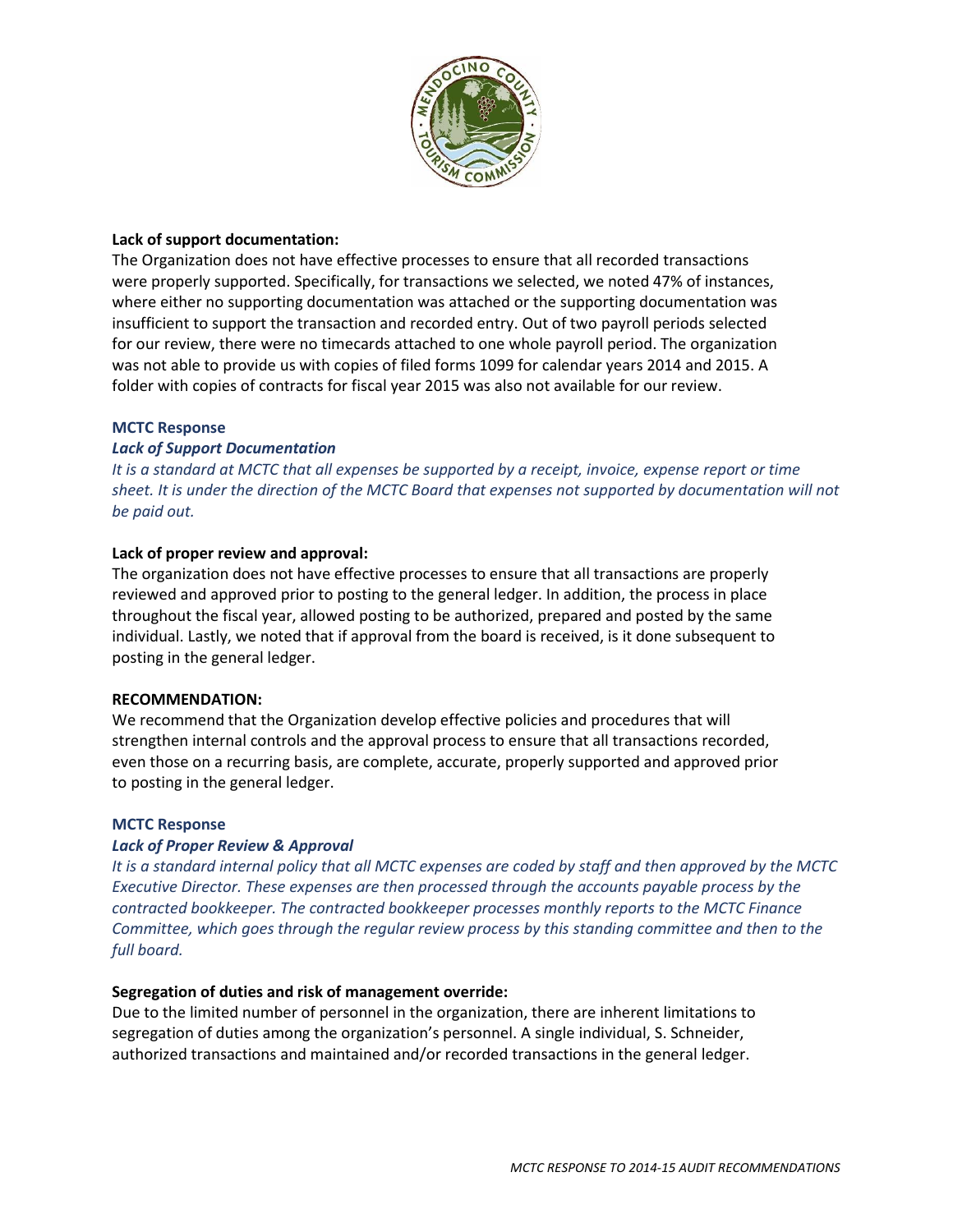

### **RECOMMENDATION:**

Alternative controls should be used to compensate for any lack of segregation of duties, if hiring more personnel to mitigate this issue is not feasible. The organization's Board of Directors should provide some of these controls. We recommend assigning specific board members to become more involved by providing additional oversight.

### **MCTC Response**

## *Segregation of Duties and Risk Management Override*

*As stated above, it is a standard internal policy that all MCTC expenses are coded by staff and then approved by the MCTC Executive Director. These expenses are then processed through the accounts payable process by the contracted bookkeeper. In regards to deposits, checks are reviewed by the MCTC executive director, but deposited by the contracted bookkeeper. The contracted bookkeeper processes monthly reports to the MCTC Finance Committee, which goes through the regular review process by this standing committee and then to the full board. The contracted bookkeeper is able to reconcile statements, but does not have the ability to be an official signor on the account or sign checks processed for MCTC.*

### **Credit card usage:**

During the course of the audit we identified that 25% of all expenses of the organization, besides payroll related, were made on a credit card. Moreover, the credit card that the organization is paying fully is in the name of its executive director, S. Schneider. The type of this credit card provides 1 United mile benefit per \$1 spent on all purchases. It seems that the holder of the card, S. Schneider, directly and personally benefited from approximately \$168,000 miles for the year under the audit. Furthermore, five (5) credit cards in total were issued under this credit card account. Holders of these credit cards included the executive director, employees and one outside contractor. Credit card statements were received and paid monthly, but not all receipts for purchases were attached; when attached, none were reviewed and approved by a supervisor. Some of the purchases appeared to be of a personal nature and were otherwise questionable.

We find such use of credit cards to be excessive and improper. Current credit card usage is against the expense reimbursement policy and travel policies established by the organization and in contradiction to a contractual agreement with one independent contractor.

### **RECOMMENDATION:**

We recommend the organization open a credit card in its own name. Miles earned can be used for the benefit of the organization. Card holders should be limited to only an executive director. The organization should adopt a policy that requires the individual to whom the credit card is issued sign a statement that strictly prohibits any personal use of the card. Violations of the personal use policy or failure to provide support and documentation of the use of the card should result in the suspension of the card and require reimbursement of any deemed personal charges. Card holders should be required to submit monthly reports to document and explain all charges. A board member should review and approve the reports on a timely basis.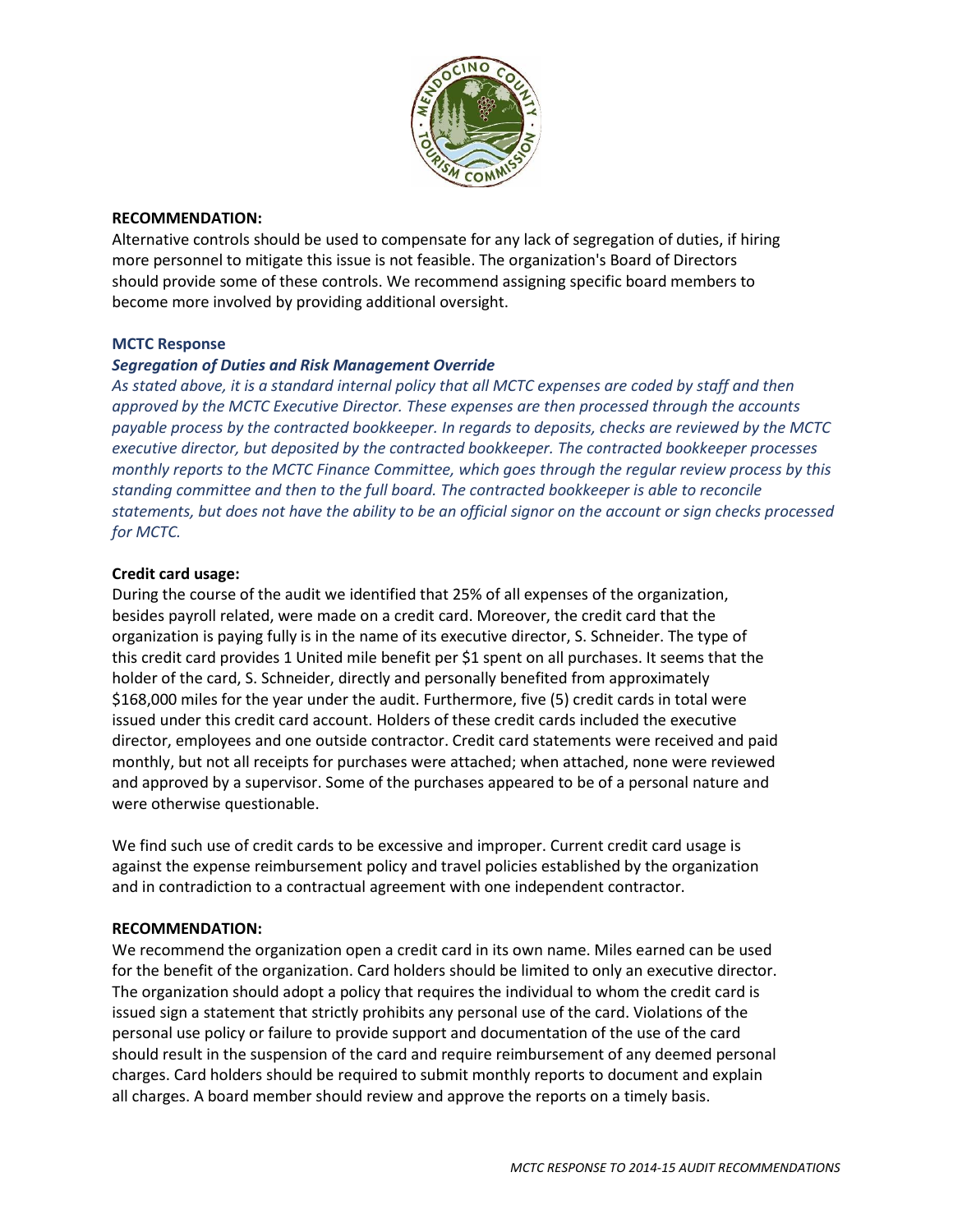

**MCTC Response** *Credit Card Usage*

*MCTC currently has a company credit card policy to where the rewards are not used personally by staff. These rewards will be used by the organization for business-related travel.*

*Personal use of the card is prohibited and outlined in the MCTC Policy & Procedures Manual.* 

*It is a standard at MCTC that all expenses be supported by a receipt, invoice or expense report. It is under the direction of the MCTC Board that expenses not supported by documentation will not be paid out.*

## **Travel expenses and expense reimbursement:**

During the year under the audit, the executive director was additionally reimbursed for over \$16,000 in expenses on behalf of the organization. The condition of documentation and approval is comparable to credit card charges we mentioned previously. We also observed that there was a significant increase in travel costs compared to previous years. The total travel expense increased 20% over the increase in the revenues of the organization.

### **RECOMMENDATION:**

The area of travel, meals and expense reimbursement is most susceptible to fraud and is among the most common types of fraud. We have included an article describing how the expense reimbursement fraud is generally perpetrated and steps to take to prevent or detect fraud in these areas.

### **MCTC Response**

## *Travel Expenses & Expense Reimbursement*

*Prescribed & budgeted travel, plus the new Executive Director Travel Policy was adopted by the Finance Committee in September 2016 and then approved by the full MCTC Board at the October 2016 Board Meeting. This policy provides more definition and parameters, plus governance on travel for the MCTC Executive Director.*

*The Finance Committee will work with MCTC staff on developing a control form to pre-determine expenses for work-related travel for all staff & contractor.*

### **Bank account signors:**

The form we send to confirm Mendocino County Tourism Commission, Inc.'s account balances with Savings Bank of Mendocino County as of June 30, 2015 was returned to us because the person signing the form was not an authorized signer on the account. We have requested a copy of the signature card from the bank and confirmed that two people, J. Hurst and S. Schneider were the only signers on that account as of June 23, 2016. It is our understanding that S. Schneider terminated his employment as an executive director in July 2015 and the organization continued using his services as an independent contractor until the end of June 2016. His signatory authority should have been removed in July 2015 upon termination of his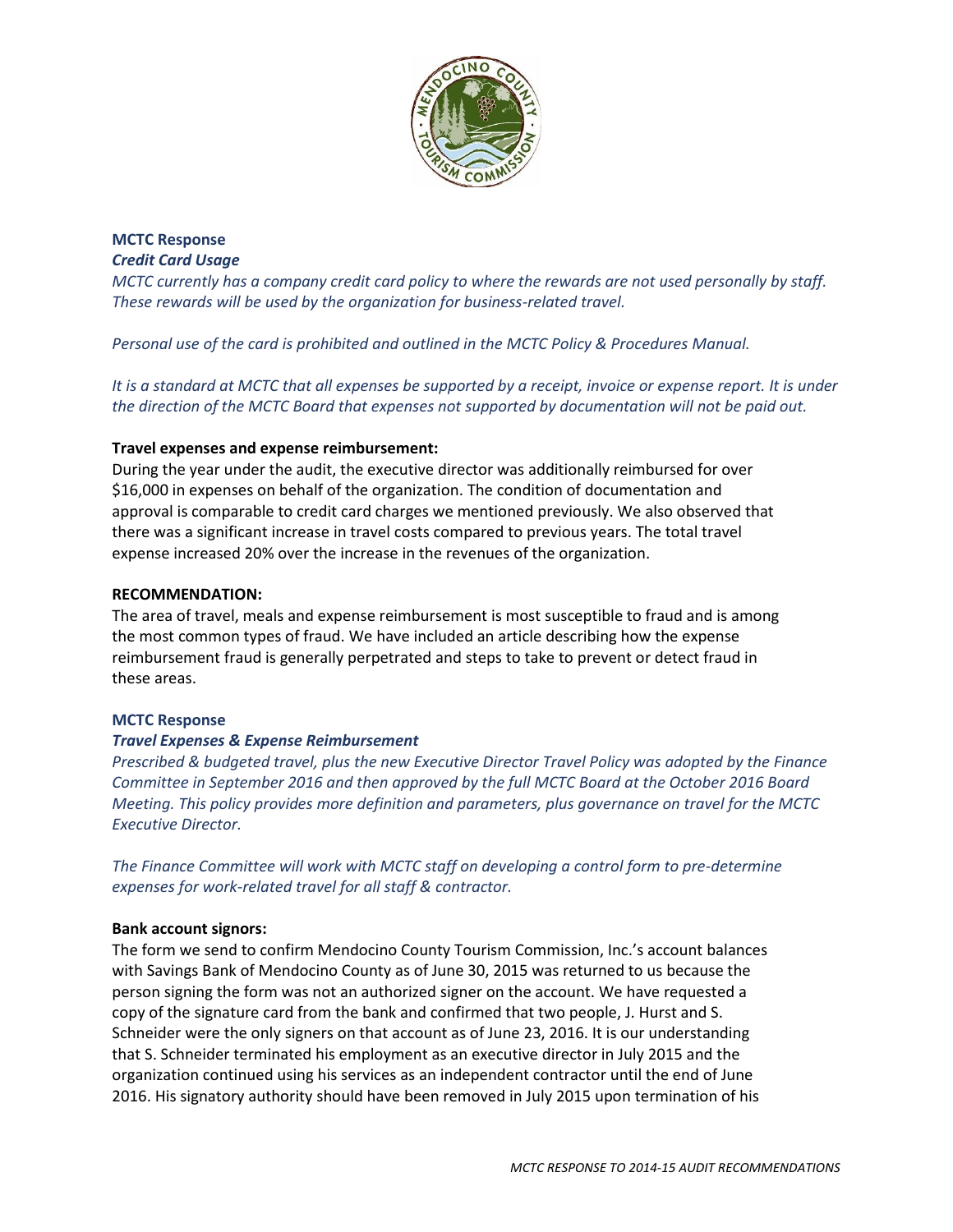

employment. We do not know in which capacity Jason Hurst was associated with the organization, as he was not named as one of the board members for the year under our audit.

## **RECOMMENDATION:**

We recommend removing above mentioned individuals as signers on the organization's bank account and replacing them with current and only authorized personnel and a board member. Ongoing monitoring should be performed to remove signatory authority from inactive board members and terminated personnel.

### **MCTC Response**

### *Bank Account Signors*

*In regards to the Savings Bank of Mendocino County, this account has been officially closed. MCTC is currently banking at Mendo Lake Credit Union. The signors on the account are currently active executive committee members on the MCTC board, plus the MCTC Executive Director.* 

*It is recommended to have the Finance Committee audit the signors on the account(s) annually as MCTC Board members periodically change.*

### **Telephone expense:**

During our audit we discovered that the organization was paying for thirteen (13) phone numbers. Three (3) phone numbers with AT&T and Comcast are considered office phone numbers, one (1) phone number is a fax line, and one (1) phone number is a current MCLA office number. The remaining eight (8) phone numbers are covered under S. Schneider's personal Verizon account. The organization believes, that out of these eight (8) phone numbers, four (4) belong to employees of the organization and one (1) to an independent contractor, B. McGuidan. The organization does not have knowledge of whom three (3) phone numbers under S. Schneider's Verizon account belong to. The Verizon account is paid automatically by a credit card that the organization is paying fully.

Verizon bills with breakdown of expenses are not attached to credit card statements. There is no indication of prior authorization or documentation to justify the need for the above mentioned telephone expenses.

### **RECOMMENDATION:**

Because of the current condition of the organization, we recommend the board of directors and management examine every bill, not just for telephone expenses, to decide whether it serves organizational purposes.

### **MCTC Response**

### *Telephone Expenses*

*The MCTC Executive Director has been working on reducing the overall telephone expenses and lines for the organization. Currently there are (2) two landline numbers and (2) two fax numbers under AT&T, (1) one under OOMA (VOIP) system and (2) two toll-free numbers under Sprint. The plan is to port the*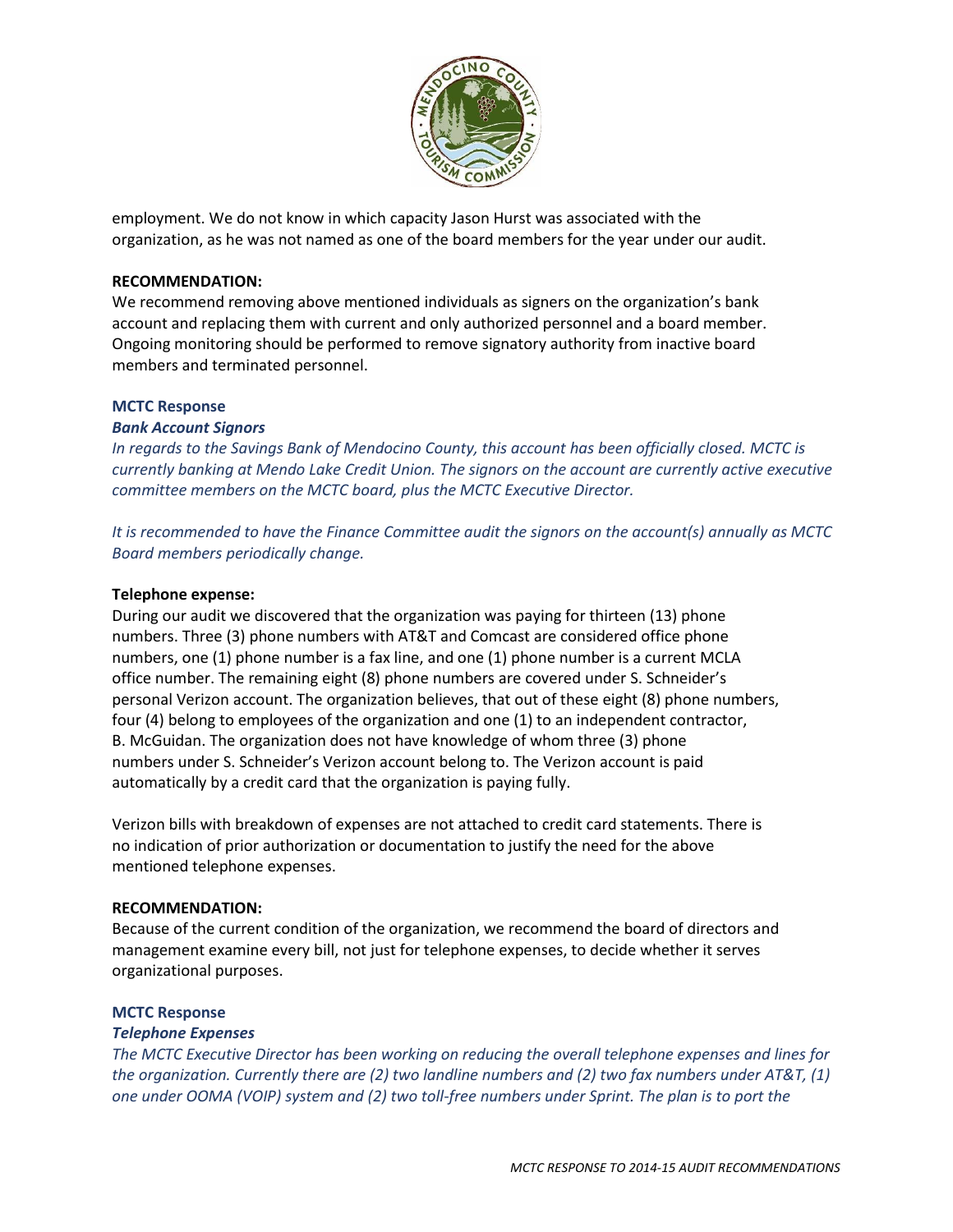

*numbers from AT&T and Sprint over to the OOMA system. The fax numbers have been changed to serve as an online service through AT&T, eliminating these lines.* 

*The Verizon Wireless issue has been addressed. Previously reimbursement to (2) two staff were happening at \$175/month total. MCTC established a shared business plan for (3) three staff phones (Executive Director, Director of Tourism & Partner Relations Manager). All (3) three cellular phones under this plan are owned by MCTC. The current plan has resolved the issue of reimbursing staff, plus is estimated at \$150/month.*

*All phone lines are clear as business lines and none serve as personal lines.*

## **Contractual agreements:**

A majority of contracts with independent contractors for the period under our audit we selected for our review were missing. Contracts that were available lacked proper authorization and approval. We have supplemented our review for missing contracts with a review for prior and following period contracts. A majority of these contracts also were not signed or authorized. We found that existing contracts do not include all necessary terms of contracts. In some cases, contract price, terms of payments and reimbursable expenses language were inadequate or missing. As a result, one individual contractor's personal phone number is included on the phone bill that is paid by the organization. Another individual contractor is a holder of a credit card that is paid by the organization. It appears to circumvent their contractual agreements of expense reimbursement requiring approval before incurring those expenses and follow up approval prior to reimbursement.

### **RECOMMENDATION:**

We recommend reevaluation of all existing relationships with independent contractors. Determination should be made whether the relationship should be properly classified as employee/employer. Advice of legal counsel should be sought to design new contracts. New contracts should be then valuated for reasonableness by the Board of Directors, and if approved by the Board, signed on behalf of the organization. Monitoring of performance of each contract and adherence to contractual terms should be performed periodically.

### **MCTC Response**

### *Contractual Agreements*

*All agreements with outside contractors are present. There are no agreements without a signed contract with MCTC. The MCTC Executive Director will conduct and audit to make sure agreements are in place for all contractors.* 

*All agreements are specified with the scope of work and services and the fees associated with the scope of work agreed upon with the organization.*

*The MCTC Executive Director regularly monitors the performance of each contractor and will report to the appropriate committee & board.*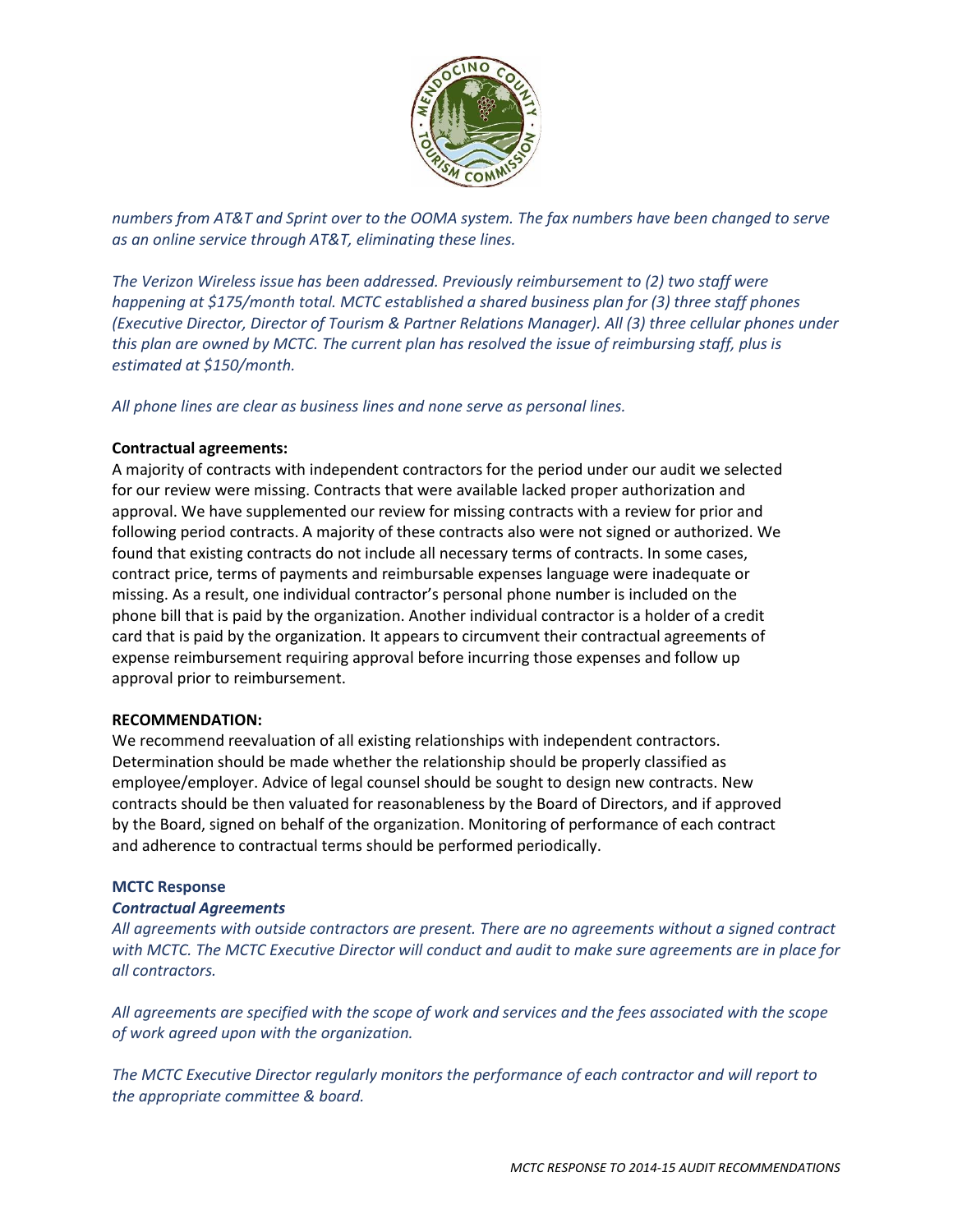

### **Medical Benefit Plan:**

The organization contributes a certain sum to each full time employee towards his or her medical expenses. Those benefits are currently being contributed tax free to the employee. However, in the absence of a defined medical benefit plan, those benefits should be taxable to all employees and should be included in their gross income.

### **RECOMMENDATION:**

We recommend a defined medical benefit plan to be established by the organization.

### **MCTC Response**

### *Medical Benefit Plan*

*MCTC currently provides a stipend to all eligible employees. This sum is a taxable amount for all employees, except for the MCTC Executive Director. The MCTC Executive Director currently receives \$700 monthly stipend for health insurance. The MCTC Director has set up a program through Anthem and has the organization pays the full amount directly to the company, but will still be a taxable amount to the MCTC Executive Director. The contracted bookkeeper invoices the remaining balance to MCTC Executive Director on a monthly basis; providing the proper paper trail.*

*All health insurance stipends will appear on all the eligible MCTC staff's W2's.*

### **Budgets:**

We found the structure of the organization's budget to be misleading. Breakdown by program of certain expenses, accounting, wages, travel and entertainment, creates an illusion that expenses are lower than they actually are. An unnecessary hurdle is created for any analysis of those expenses with prior periods.

### **RECOMMENDATION:**

The organization would benefit from the budget structured to show expenses in their by nature category. Supplemental columns can be provided to disclose how resources will be used by various programs.

We also recommend that the organization utilize the Budget option in QuickBooks. It not only will save time by eliminating the need of manually updating the numbers in the spreadsheet, but it will act as an extra layer of protection. An added benefit is that a miss-posting of an income item or an expenses item will be more obvious and all of the accounts will include up to date balances for comparison to the budget.

## **MCTC Response**

### *Budgets*

*The MCTC Finance Committee and MCTC Board reviews the budget and reports created in QuickBooks. These reports are produced by the contracted bookkeeper which follows standard accounting principles.*